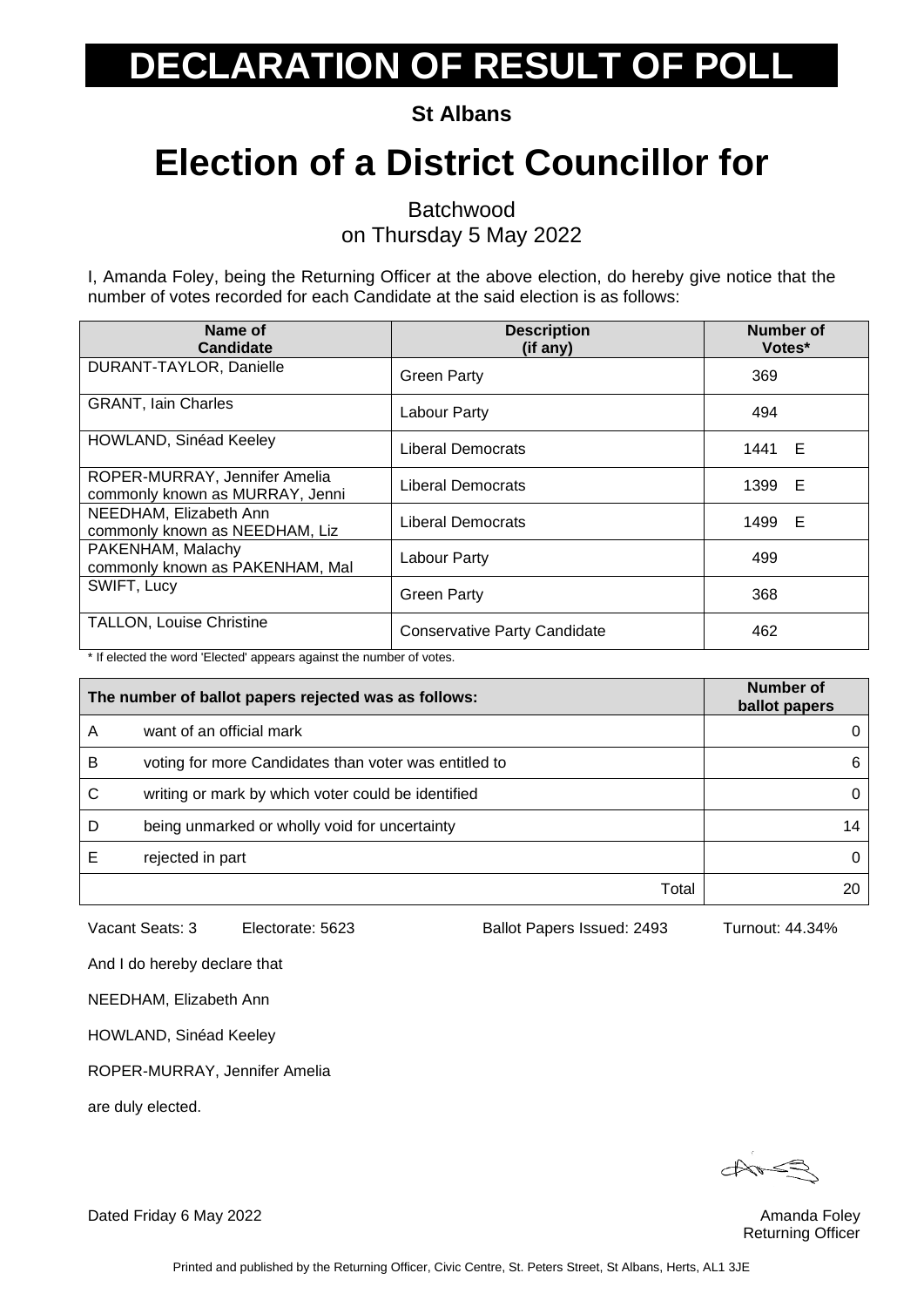**St Albans**

### **Election of a District Councillor for**

Bernards Heath

on Thursday 5 May 2022

I, Amanda Foley, being the Returning Officer at the above election, do hereby give notice that the number of votes recorded for each Candidate at the said election is as follows:

| Name of<br><b>Candidate</b>                                   | <b>Description</b><br>(if any)      | Number of<br>Votes* |
|---------------------------------------------------------------|-------------------------------------|---------------------|
| BISHARA, Nadia                                                | Green Party first choice candidate  | 768                 |
| CAMPBELL, Helen Rosemary<br>commonly known as CAMPBELL, Helen | Liberal Democrats                   | 1846 E              |
| CLOKE, Jane                                                   | Labour Party                        | 330                 |
| FARENGA, Stephane                                             | <b>Green Party</b>                  | 294                 |
| KILLEN, James Ambrose<br>commonly known as KILLEN, Ambrose    | <b>Conservative Party Candidate</b> | 570                 |
| LEVY, Jeremy David<br>commonly known as LEVY, Jez             | Liberal Democrats                   | 1503 E              |
| MAISEY, Pamela<br>commonly known as MAISEY, Pam               | <b>Green Party</b>                  | 288                 |
| PATIL MEAD, Mangala Leeladhar                                 | Liberal Democrats                   | 1326 E              |

\* If elected the word 'Elected' appears against the number of votes.

|   | The number of ballot papers rejected was as follows:  | Number of<br>ballot papers |
|---|-------------------------------------------------------|----------------------------|
| A | want of an official mark                              | 0                          |
| в | voting for more Candidates than voter was entitled to | 0                          |
| С | writing or mark by which voter could be identified    | 0                          |
| D | being unmarked or wholly void for uncertainty         | 12                         |
|   | rejected in part                                      | 0                          |
|   | Total                                                 |                            |

Vacant Seats: 3 Electorate: 5779 Ballot Papers Issued: 2696 Turnout: 46.65%

And I do hereby declare that

CAMPBELL, Helen Rosemary

LEVY, Jeremy David

PATIL MEAD, Mangala Leeladhar

are duly elected.

 $\overrightarrow{a}$ 

Returning Officer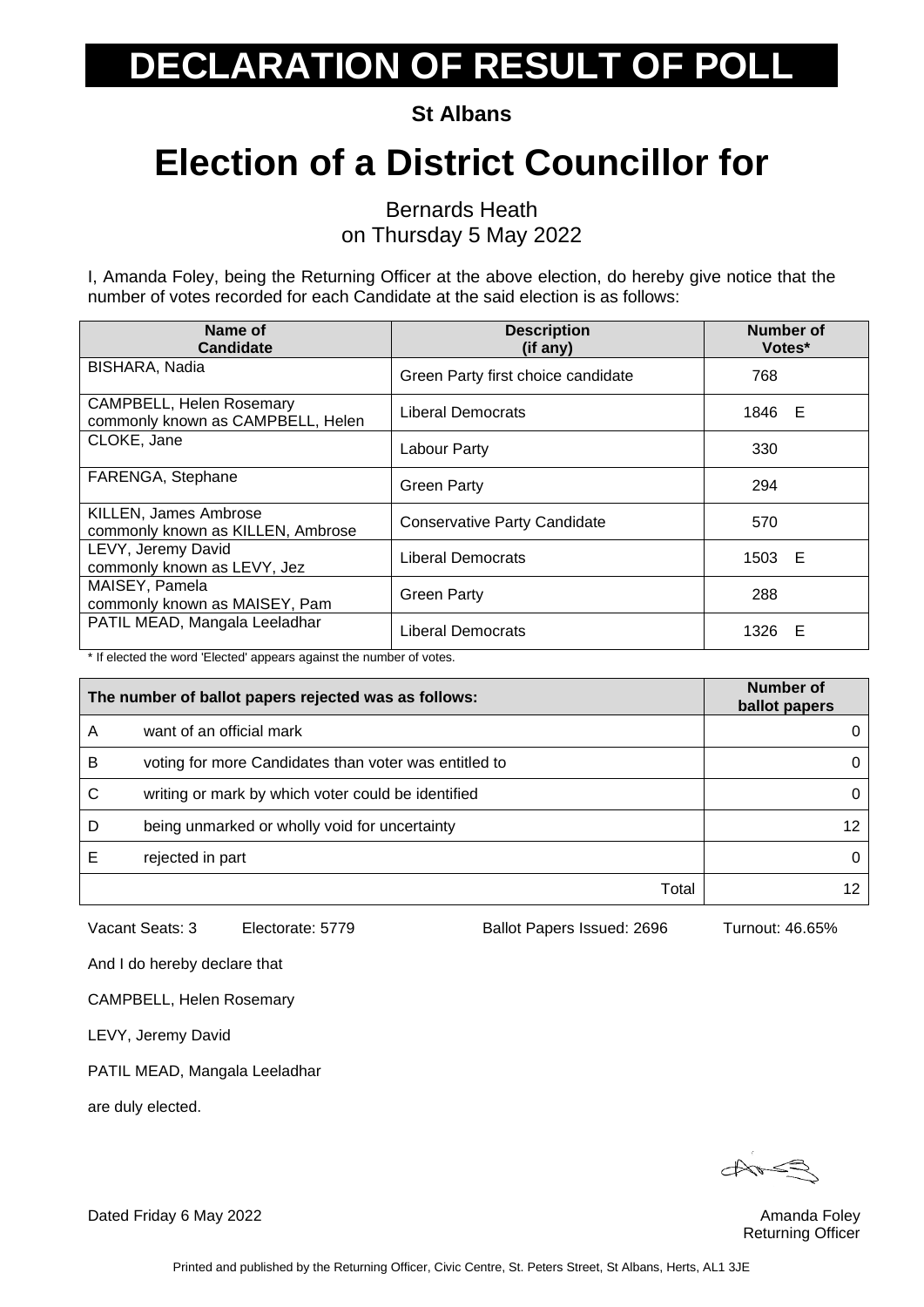**St Albans**

### **Election of a District Councillor for**

**Clarence** 

on Thursday 5 May 2022

I, Amanda Foley, being the Returning Officer at the above election, do hereby give notice that the number of votes recorded for each Candidate at the said election is as follows:

| Name of<br><b>Candidate</b>                                | <b>Description</b><br>(if any)      | Number of<br>Votes* |
|------------------------------------------------------------|-------------------------------------|---------------------|
| <b>BAILEY, Edward Luke</b><br>commonly known as BAILEY, Ed | Labour Party                        | 462                 |
| FISHER, Matthew                                            | Green Party first choice candidate  | 1422                |
| KALOCZI, David John                                        | <b>Conservative Party Candidate</b> | 432                 |
| MADOC, Giuseppina<br>commonly known as MADOC, Josie        | <b>Liberal Democrats</b>            | 2045 E              |
| PEDROZ, Mark Anthony                                       | <b>Liberal Democrats</b>            | 1443 E              |
| <b>RIENER, Gregory S</b>                                   | <b>Green Party</b>                  | 370                 |
| <b>ROBERTS, Gabriel</b>                                    | <b>Green Party</b>                  | 361                 |
| WHITE, Christopher James<br>commonly known as WHITE, Chris | <b>Liberal Democrats</b>            | 1910 E              |

If elected the word 'Elected' appears against the number of votes.

| The number of ballot papers rejected was as follows: |                                                       | Number of<br>ballot papers |
|------------------------------------------------------|-------------------------------------------------------|----------------------------|
| A                                                    | want of an official mark                              |                            |
| в                                                    | voting for more Candidates than voter was entitled to |                            |
| С                                                    | writing or mark by which voter could be identified    | 0                          |
| D                                                    | being unmarked or wholly void for uncertainty         | 6                          |
|                                                      | rejected in part                                      | 0                          |
|                                                      | Total                                                 |                            |

Vacant Seats: 3 Electorate: 6099 Ballot Papers Issued: 3097 Turnout: 50.75%

And I do hereby declare that

MADOC, Giuseppina

WHITE, Christopher James

PEDROZ, Mark Anthony

are duly elected.

Returning Officer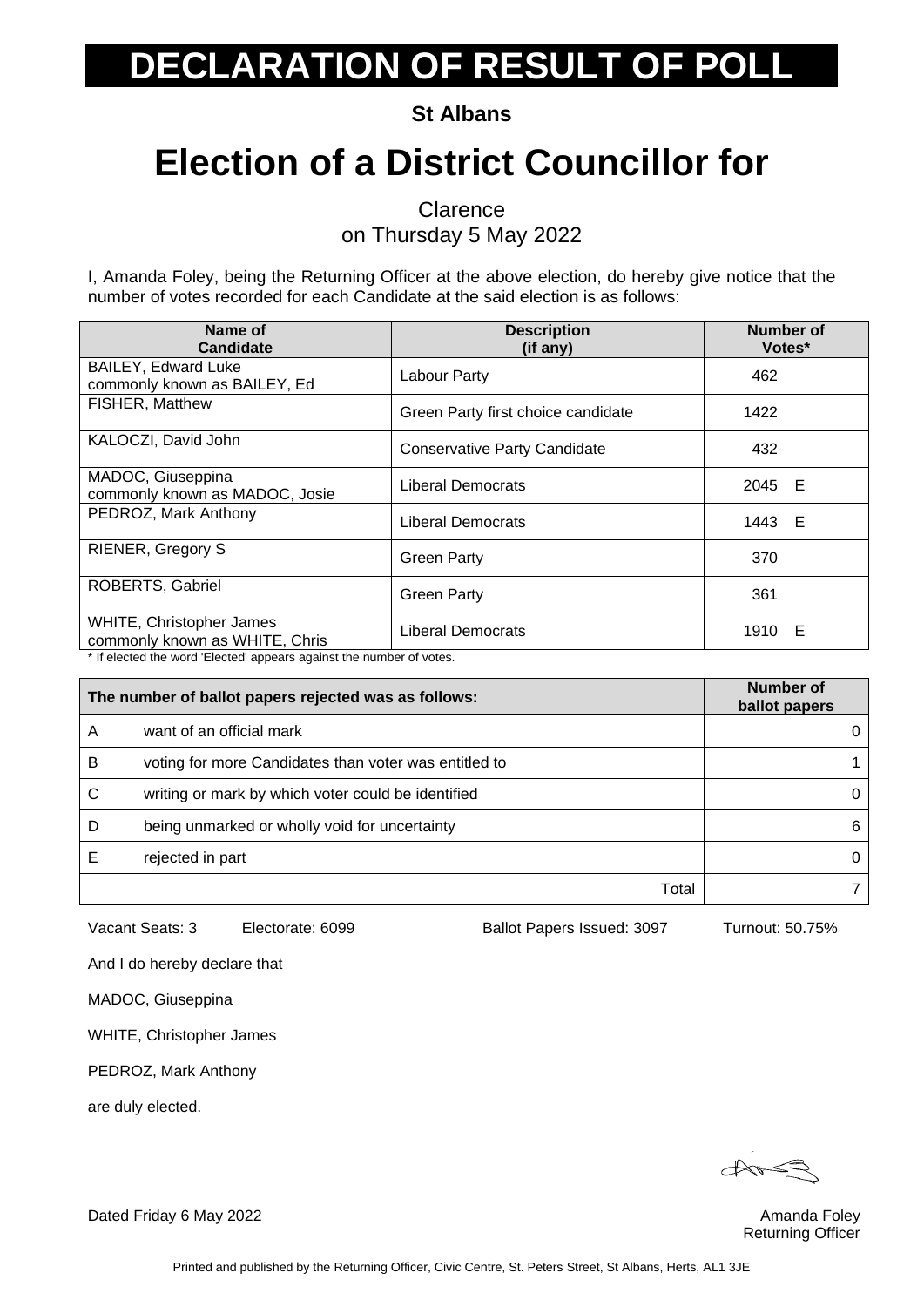**St Albans**

# **Election of a District Councillor for**

Colney Heath on Thursday 5 May 2022

I, Amanda Foley, being the Returning Officer at the above election, do hereby give notice that the number of votes recorded for each Candidate at the said election is as follows:

| Name of<br><b>Candidate</b>                                           | <b>Description</b><br>(if any)      | <b>Number of</b><br>Votes* |
|-----------------------------------------------------------------------|-------------------------------------|----------------------------|
| <b>BRAZIER, Christopher Nigel</b><br>commonly known as BRAZIER, Chris | Liberal Democrats                   | 461 E                      |
| <b>CHESTER, Laurence Stuart</b>                                       | Labour Party                        | 38                         |
| LEONARD, Graham Stanley                                               | <b>Conservative Party Candidate</b> | 214                        |
| PAUL, Rosalind Mary                                                   | <b>Green Party</b>                  | 67                         |

\* If elected the word 'Elected' appears against the number of votes.

| The number of ballot papers rejected was as follows: |                                                       | Number of<br>ballot papers |
|------------------------------------------------------|-------------------------------------------------------|----------------------------|
| Α                                                    | want of an official mark                              |                            |
| B                                                    | voting for more Candidates than voter was entitled to |                            |
| С                                                    | writing or mark by which voter could be identified    |                            |
| D                                                    | being unmarked or wholly void for uncertainty         |                            |
|                                                      | rejected in part                                      |                            |
|                                                      | Total                                                 |                            |

Vacant Seats: 1 Electorate: 2103 Ballot Papers Issued: 784 Turnout: 37.28%

And I do hereby declare that

BRAZIER, Christopher Nigel

is duly elected.

 $\forall x$ 

Returning Officer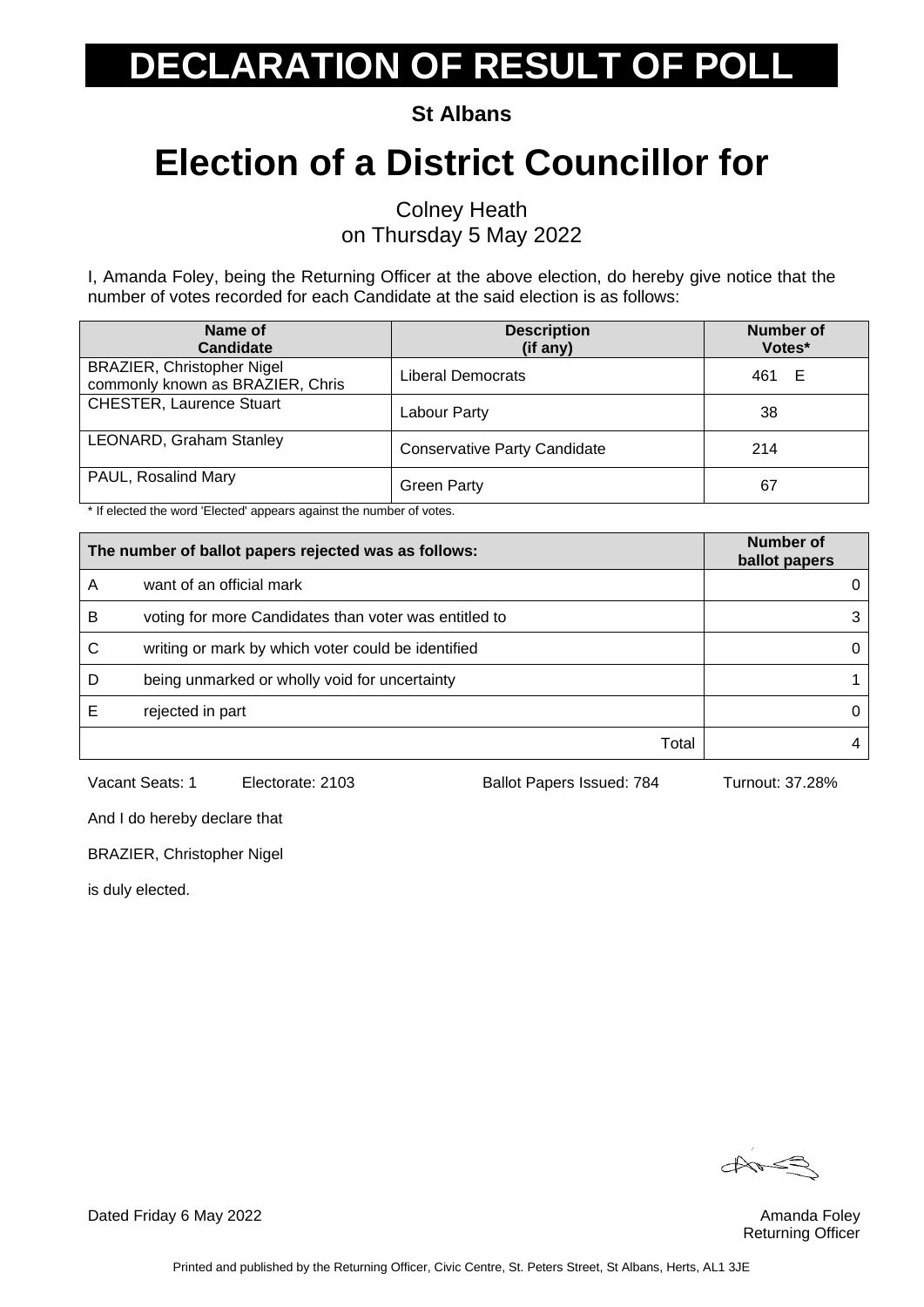**St Albans**

### **Election of a District Councillor for**

Cunningham on Thursday 5 May 2022

I, Amanda Foley, being the Returning Officer at the above election, do hereby give notice that the number of votes recorded for each Candidate at the said election is as follows:

| Name of<br><b>Candidate</b>                                       | <b>Description</b><br>(if any)      | <b>Number of</b><br>Votes* |
|-------------------------------------------------------------------|-------------------------------------|----------------------------|
| <b>DONALD, Robert Francis</b>                                     | Liberal Democrats                   | 1679 E                     |
| DREWITT, Rachael Juliette                                         | <b>Conservative Party Candidate</b> | 451                        |
| EVERALL, Roland James<br>commonly known as EVERALL, Roly          | Liberal Democrats                   | 1511 E                     |
| FLETCHER, Philip John<br>commonly known as FLETCHER, Phil         | <b>Green Party</b>                  | 259                        |
| HALL, Caroline                                                    | <b>Green Party</b>                  | 341                        |
| HARRISON, Geoffrey Valentine<br>commonly known as HARRISON, Geoff | <b>Liberal Democrats</b>            | 1476 E                     |
| PATON, John Mackenzie                                             | Labour Party                        | 357                        |

\* If elected the word 'Elected' appears against the number of votes.

|   | The number of ballot papers rejected was as follows:  | Number of<br>ballot papers |
|---|-------------------------------------------------------|----------------------------|
| A | want of an official mark                              |                            |
| B | voting for more Candidates than voter was entitled to | 5                          |
| С | writing or mark by which voter could be identified    | 0                          |
| D | being unmarked or wholly void for uncertainty         | 8                          |
|   | rejected in part                                      | 0                          |
|   | Total                                                 |                            |

Vacant Seats: 3 Electorate: 5683 Ballot Papers Issued: 2331 Turnout: 41.02%

And I do hereby declare that

DONALD, Robert Francis

EVERALL, Roland James

HARRISON, Geoffrey Valentine

are duly elected.

 $\triangle$ 

Returning Officer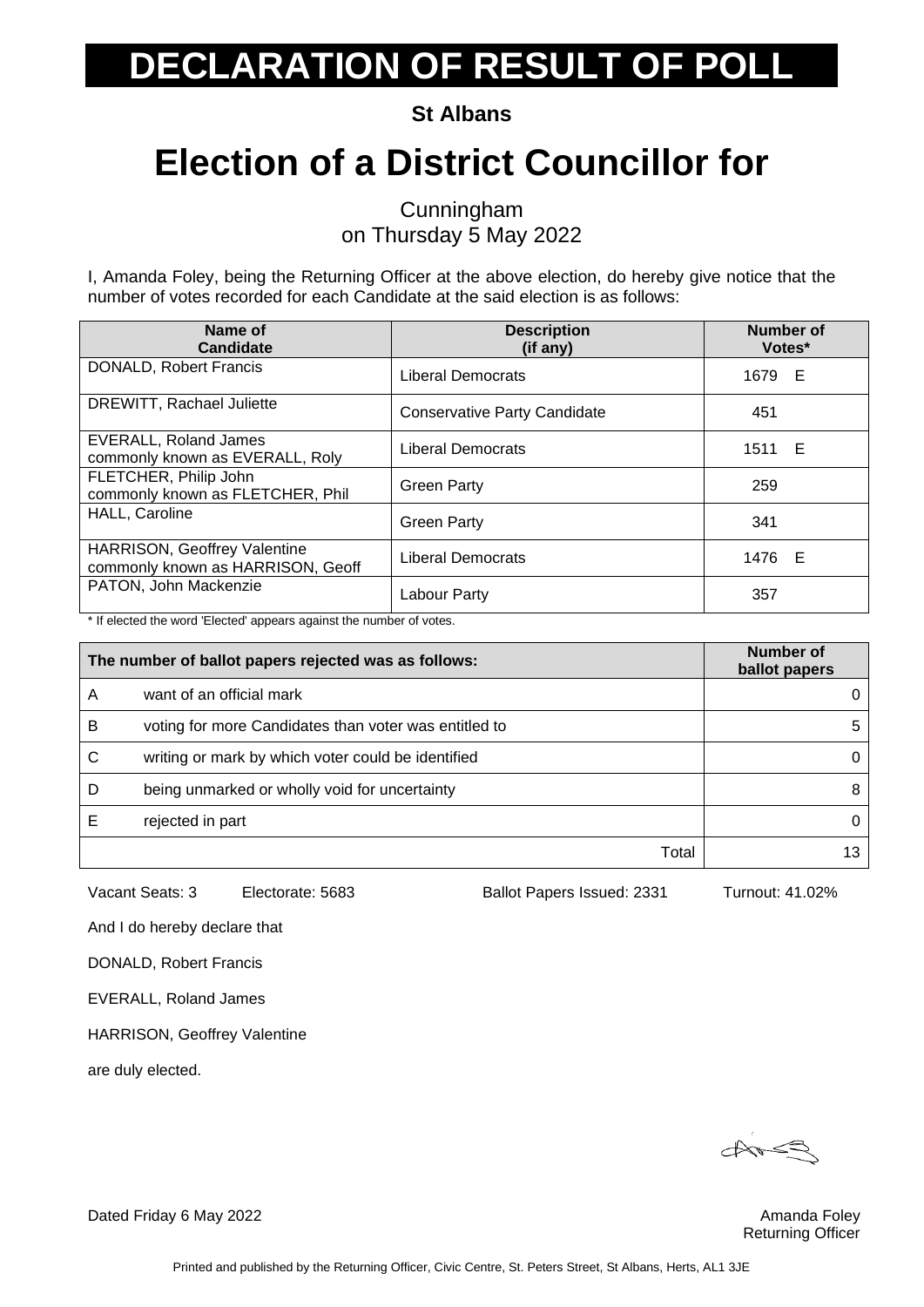**St Albans**

### **Election of a District Councillor for**

Harpenden East on Thursday 5 May 2022

I, Amanda Foley, being the Returning Officer at the above election, do hereby give notice that the number of votes recorded for each Candidate at the said election is as follows:

| Name of<br>Candidate                                 | <b>Description</b><br>(if any)   | Number of<br>Votes* |
|------------------------------------------------------|----------------------------------|---------------------|
| CANNING, Dason                                       | Liberal Democrats                | 1293 E              |
| DE KORT, Paul David                                  | Liberal Democrats                | 1434 E              |
| GILLEN, Christopher Hugh                             | Labour Party                     | 220                 |
| HERITAGE, Teresa Catherine                           | The Conservative Party Candidate | 859                 |
| LIVER, Philippa Jane<br>commonly known as LIVER, Pip | Liberal Democrats                | 1435 E              |
| MAYNARD, Mary                                        | The Conservative Party Candidate | 859                 |
| MITCHELL, Kieran                                     | The Conservative Party Candidate | 708                 |
| TROUGHTON, Ian                                       | <b>Green Party</b>               | 322                 |

\* If elected the word 'Elected' appears against the number of votes.

| The number of ballot papers rejected was as follows: |                                                       | Number of<br>ballot papers |
|------------------------------------------------------|-------------------------------------------------------|----------------------------|
| А                                                    | want of an official mark                              | 0                          |
| B                                                    | voting for more Candidates than voter was entitled to | $\mathcal{P}$              |
| С                                                    | writing or mark by which voter could be identified    |                            |
| D                                                    | being unmarked or wholly void for uncertainty         | 13                         |
|                                                      | rejected in part                                      | 0                          |
|                                                      | Total                                                 | 16                         |

Vacant Seats: 3 Electorate: 5703 Ballot Papers Issued: 2468 Turnout: 43.28%

And I do hereby declare that

LIVER, Philippa Jane

DE KORT, Paul David

CANNING, Dason

are duly elected.

 $\overrightarrow{a}$ 

Returning Officer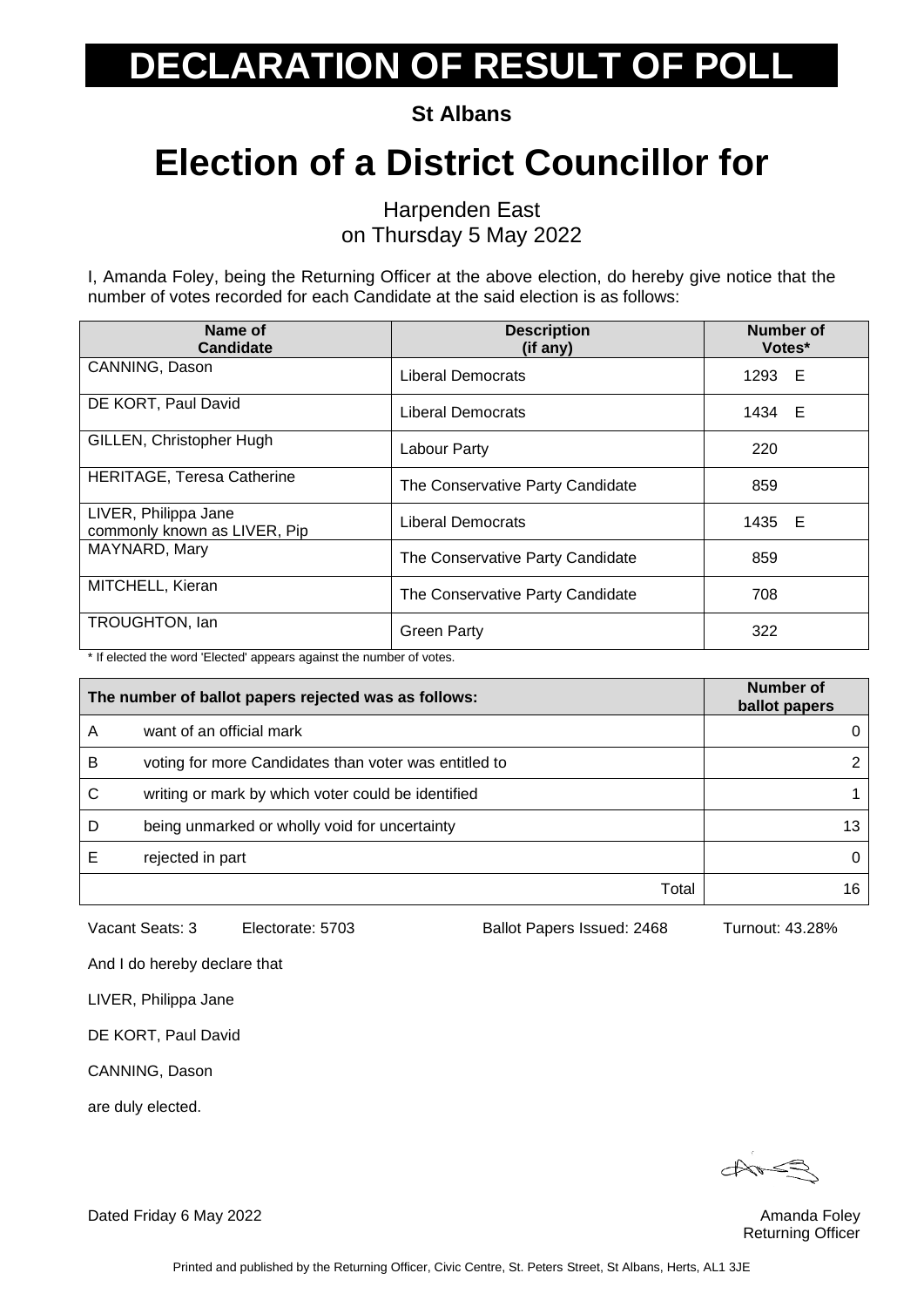**St Albans**

#### **Election of a District Councillor for**

Harpenden North & Rural on Thursday 5 May 2022

I, Amanda Foley, being the Returning Officer at the above election, do hereby give notice that the number of votes recorded for each Candidate at the said election is as follows:

| Name of<br><b>Candidate</b>                                | <b>Description</b><br>(if any)   | Number of<br>Votes* |
|------------------------------------------------------------|----------------------------------|---------------------|
| COUSIN, Paul                                               | The Conservative Party Candidate | 861                 |
| D'ROSARIO, Alexia Rowena Madeleine                         | The Conservative Party Candidate | 761                 |
| FOLWELL, Stephen                                           | Green Party                      | 243                 |
| <b>MOORE, Edward James</b><br>commonly known as MOORE, Ed. | Liberal Democrats                | 1610 E              |
| PAWLE, Albert Henry<br>commonly known as PAWLE, Bert       | The Conservative Party Candidate | 846                 |
| ROHALE, Ayesha                                             | <b>Liberal Democrats</b>         | 1264 E              |
| SPIRI, Linda Ann                                           | Labour Party                     | 182                 |
| WHITTOME, Candida<br>commonly known as WHITTOME, Candy     | <b>Green Party</b>               | 221                 |
| WREN, Allison Frances                                      | Liberal Democrats                | 1500<br>Е           |

\* If elected the word 'Elected' appears against the number of votes.

| The number of ballot papers rejected was as follows: |                                                       | Number of<br>ballot papers |
|------------------------------------------------------|-------------------------------------------------------|----------------------------|
| Α                                                    | want of an official mark                              |                            |
| B                                                    | voting for more Candidates than voter was entitled to | 0                          |
| С                                                    | writing or mark by which voter could be identified    | 0                          |
| D                                                    | being unmarked or wholly void for uncertainty         | 9                          |
|                                                      | rejected in part                                      | 0                          |
|                                                      | Total                                                 | 9                          |

Vacant Seats: 3 Electorate: 5862 Ballot Papers Issued: 2625 Turnout: 44.78%

And I do hereby declare that

MOORE, Edward James

WREN, Allison Frances

ROHALE, Ayesha

are duly elected.

Returning Officer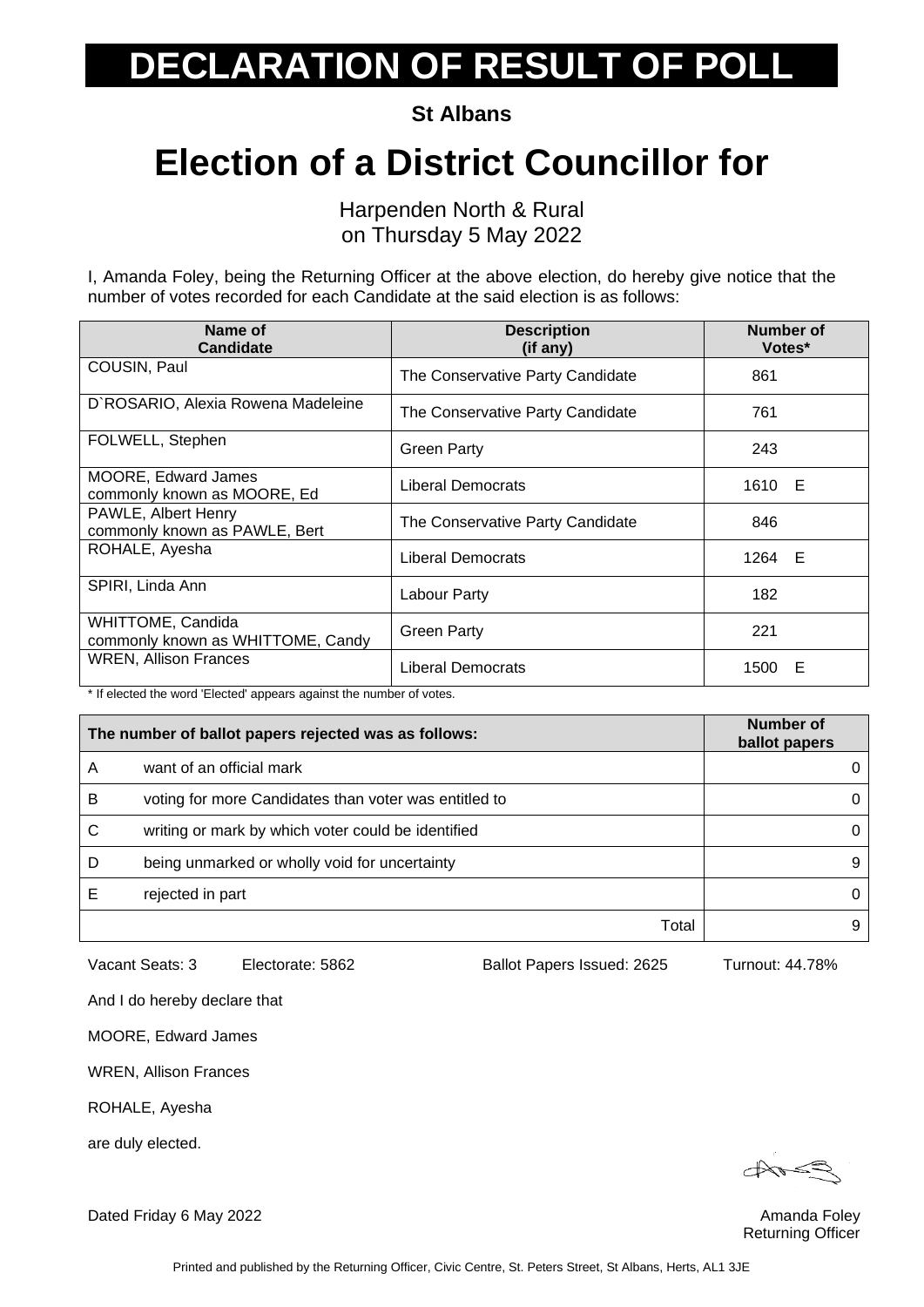**St Albans**

### **Election of a District Councillor for**

Harpenden South on Thursday 5 May 2022

I, Amanda Foley, being the Returning Officer at the above election, do hereby give notice that the number of votes recorded for each Candidate at the said election is as follows:

| Name of<br><b>Candidate</b>                               | <b>Description</b><br>(if any)   | Number of<br>Votes* |
|-----------------------------------------------------------|----------------------------------|---------------------|
| <b>BEASHEL, Mark Nicholas</b>                             | The Conservative Party Candidate | 1056 E              |
| <b>CREW, David Earnee</b>                                 | Labour Party                     | 271                 |
| ELLIS, Brian                                              | The Conservative Party Candidate | 1074 E              |
| <b>GALVIN, Zoe Frances</b>                                | Liberal Democrats                | 1030                |
| <b>HERITAGE, David Peter</b>                              | The Conservative Party Candidate | 1152 E              |
| LEONARD, Sally                                            | <b>Green Party</b>               | 287                 |
| LIVER, Madeleine Sarah<br>commonly known as LIVER, Maddie | Liberal Democrats                | 812                 |
| MCQUADE, Anne                                             | <b>Green Party</b>               | 202                 |
| PRIGGEN, Melanie Woutera Lucy                             | Liberal Democrats                | 711                 |

\* If elected the word 'Elected' appears against the number of votes.

| The number of ballot papers rejected was as follows: |                                                       | Number of<br>ballot papers |
|------------------------------------------------------|-------------------------------------------------------|----------------------------|
| Α                                                    | want of an official mark                              |                            |
| в                                                    | voting for more Candidates than voter was entitled to |                            |
| C                                                    | writing or mark by which voter could be identified    | 0                          |
| D                                                    | being unmarked or wholly void for uncertainty         | 8                          |
| E                                                    | rejected in part                                      | 0                          |
|                                                      | Total                                                 | 9                          |

Vacant Seats: 3 Electorate: 5579 Ballot Papers Issued: 2298 Turnout: 41.19%

And I do hereby declare that

HERITAGE, David Peter

ELLIS, Brian

BEASHEL, Mark Nicholas

are duly elected.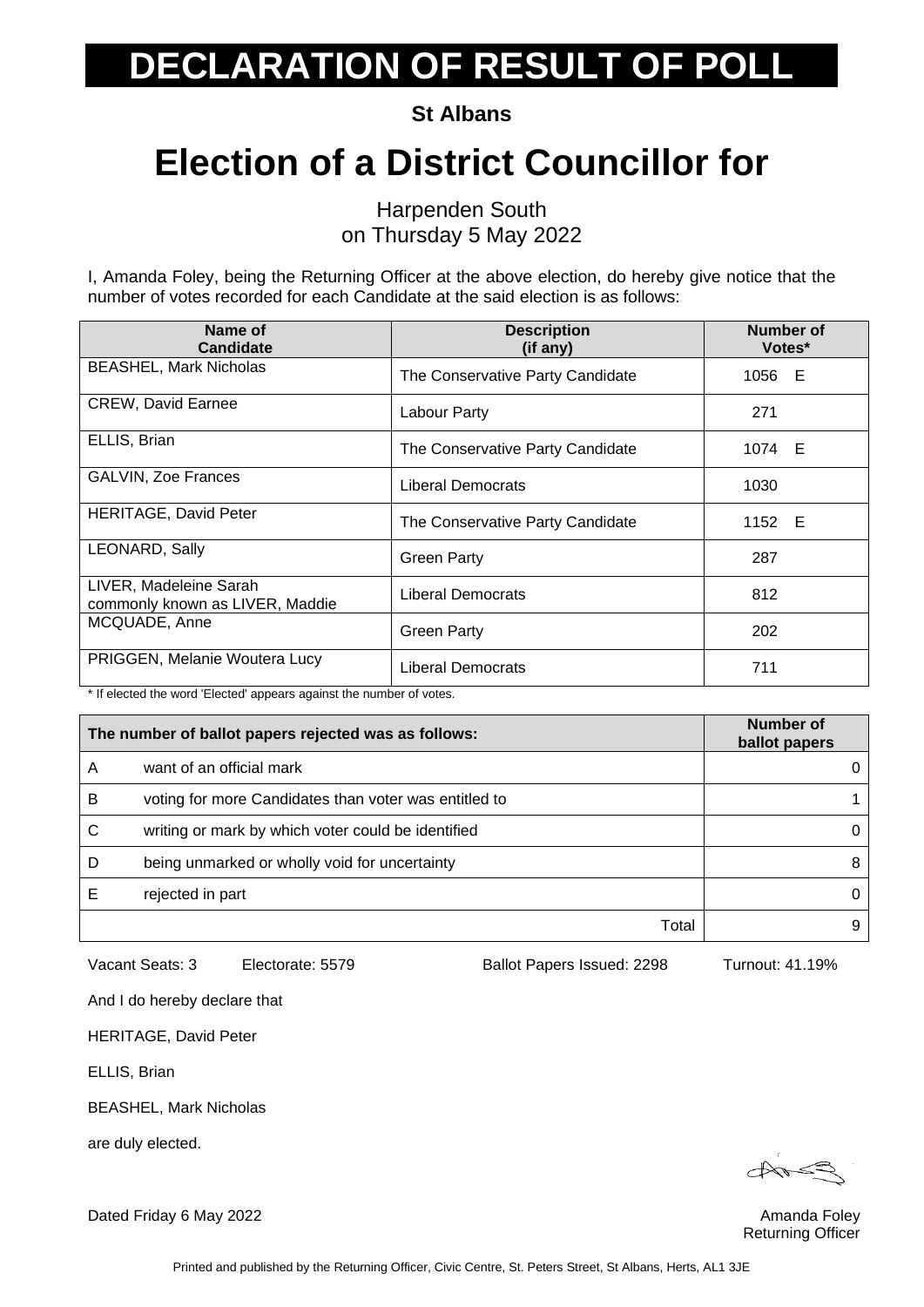**St Albans**

### **Election of a District Councillor for**

Harpenden West on Thursday 5 May 2022

I, Amanda Foley, being the Returning Officer at the above election, do hereby give notice that the number of votes recorded for each Candidate at the said election is as follows:

| Name of<br><b>Candidate</b>                                                   | <b>Description</b><br>(if any)     | Number of<br>Votes* |
|-------------------------------------------------------------------------------|------------------------------------|---------------------|
| <b>COWLEY, Matthew Robert</b><br>commonly known as COWLEY, Matt               | The Conservative Party Candidate   | 1133                |
| DALY, Julian Francis                                                          | The Conservative Party Candidate   | 1094                |
| <b>GALVIN, John Noel Peter</b>                                                | Liberal Democrats                  | 1447<br>E           |
| GASKELL, Fiona Elisabeth                                                      | <b>Liberal Democrats</b>           | 1318 E              |
| <b>GRIFFITHS, Susan Margaret Marion</b><br>commonly known as GRIFFITHS, Susan | The Conservative Party Candidate   | 1042                |
| HAYNES, Gillian Jane<br>commonly known as HAYNES, Gill                        | <b>Liberal Democrats</b>           | 1479 E              |
| MOURA, Philip                                                                 | Labour Party                       | 200                 |
| RILEY, Kyle                                                                   | Green Party first choice candidate | 592                 |
| <b>SCHLICH, Louise</b>                                                        | Green Party                        | 256                 |
| WATHEN, Julian William                                                        | <b>Green Party</b>                 | 136                 |

\* If elected the word 'Elected' appears against the number of votes.

| The number of ballot papers rejected was as follows: |                                                       | Number of<br>ballot papers |
|------------------------------------------------------|-------------------------------------------------------|----------------------------|
| Α                                                    | want of an official mark                              |                            |
| в                                                    | voting for more Candidates than voter was entitled to | 3                          |
| C                                                    | writing or mark by which voter could be identified    | 0                          |
| D                                                    | being unmarked or wholly void for uncertainty         | 6                          |
|                                                      | rejected in part                                      | 0                          |
|                                                      | Total                                                 | 9                          |

Vacant Seats: 3 Electorate: 6051 Ballot Papers Issued: 2973 Turnout: 49.13 %

And I do hereby declare that

HAYNES, Gillian Jane

GALVIN, John Noel Peter

GASKELL, Fiona Elisabeth

are duly elected.

Returning Officer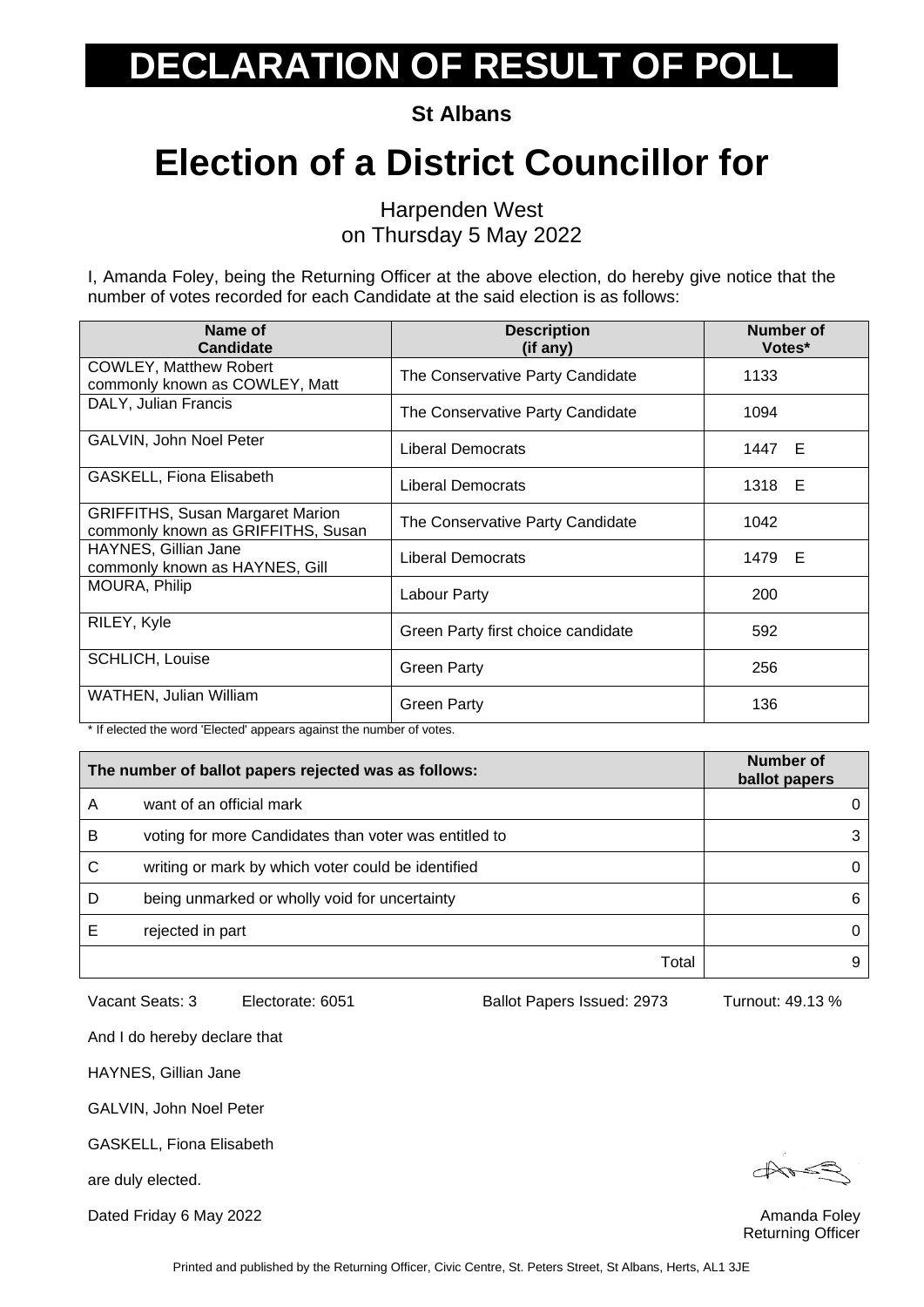**St Albans**

### **Election of a District Councillor for**

Hill End

on Thursday 5 May 2022

I, Amanda Foley, being the Returning Officer at the above election, do hereby give notice that the number of votes recorded for each Candidate at the said election is as follows:

| Name of<br><b>Candidate</b>                       | <b>Description</b><br>(if any)      | Number of<br>Votes* |
|---------------------------------------------------|-------------------------------------|---------------------|
| <b>BAKER, Lesley</b>                              | <b>Green Party</b>                  | 336                 |
| BHARADIA, Sudha                                   | <b>Conservative Party Candidate</b> | 405                 |
| <b>CLARK, Steven Roger</b>                        | Labour Party                        | 285                 |
| COOK, Peter Alister Evan                          | Independent                         | 364                 |
| DAY, Ian Jamieson<br>commonly known as DAY, Jamie | Liberal Democrats                   | 1798 E              |
| JORDAN, Marianne                                  | <b>Green Party</b>                  | 300                 |
| MUGHAL, Azmat Ullah Khawar                        | Liberal Democrats                   | 1467 E              |
| ROWLANDS, Anthony Francis                         | <b>Liberal Democrats</b>            | 1742 E              |

\* If elected the word 'Elected' appears against the number of votes.

| The number of ballot papers rejected was as follows: |                                                       | Number of<br>ballot papers |
|------------------------------------------------------|-------------------------------------------------------|----------------------------|
| Α                                                    | want of an official mark                              | 0                          |
| B                                                    | voting for more Candidates than voter was entitled to | 0                          |
| C                                                    | writing or mark by which voter could be identified    | 0                          |
| D                                                    | being unmarked or wholly void for uncertainty         | 6                          |
|                                                      | rejected in part                                      | 0                          |
|                                                      | Total                                                 | 6                          |

Vacant Seats: 3 Electorate: 5574 Ballot Papers Issued: 2571 Turnout: 46.12%

And I do hereby declare that

DAY, Ian Jamieson

ROWLANDS, Anthony Francis

MUGHAL, Azmat Ullah Khawar

are duly elected.

Returning Officer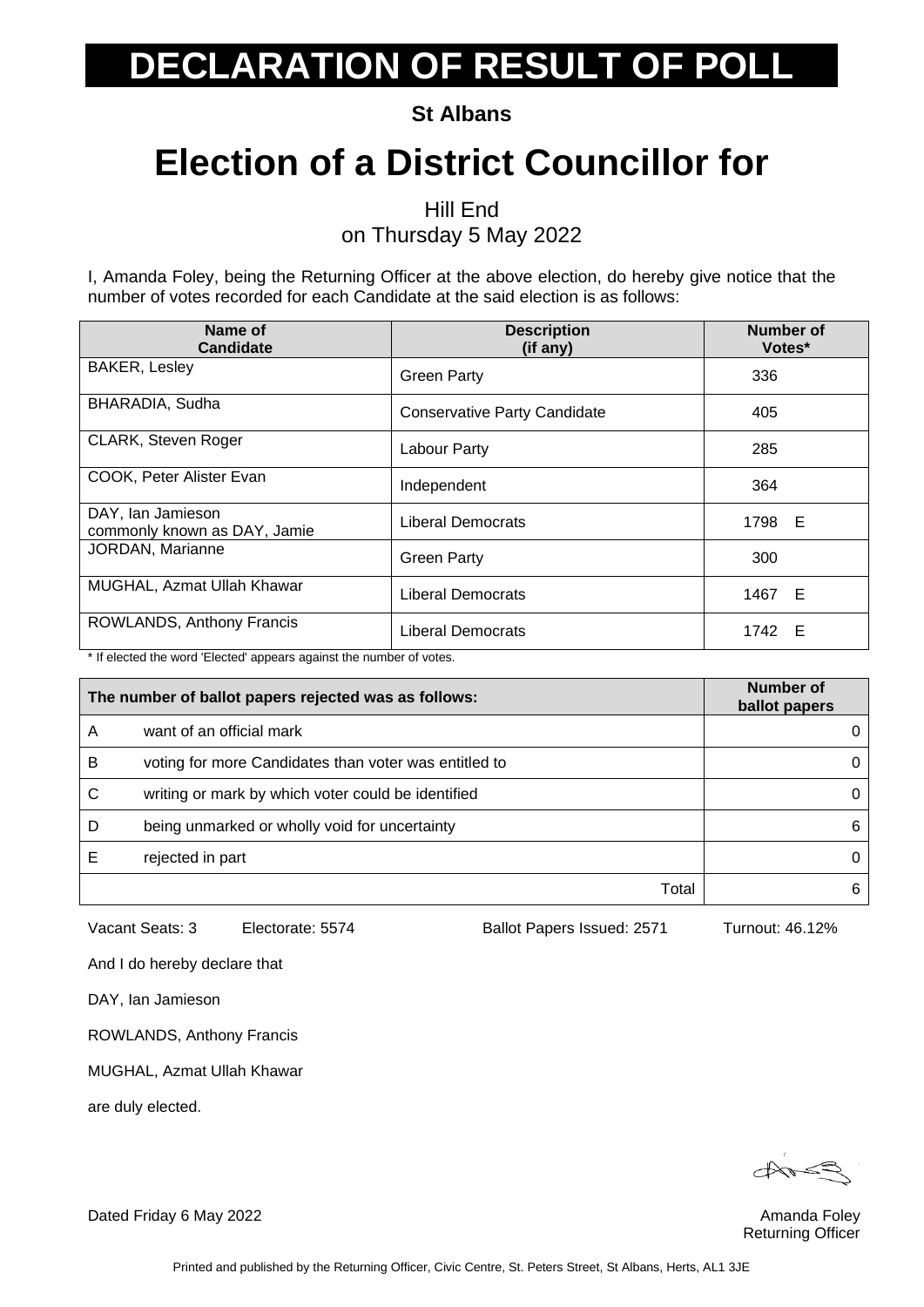**St Albans**

### **Election of a District Councillor for**

London Colney on Thursday 5 May 2022

I, Amanda Foley, being the Returning Officer at the above election, do hereby give notice that the number of votes recorded for each Candidate at the said election is as follows:

| Name of<br><b>Candidate</b>                                                                                                        | <b>Description</b><br>(if any)      | <b>Number of</b><br>Votes* |
|------------------------------------------------------------------------------------------------------------------------------------|-------------------------------------|----------------------------|
| CALDER, Simon James                                                                                                                | <b>Conservative Party Candidate</b> | 637 E                      |
| DAVIS, Winston                                                                                                                     | <b>Liberal Democrats</b>            | 542                        |
| <b>GAMPELL, Guy David</b>                                                                                                          | <b>Liberal Democrats</b>            | 596 E                      |
| <b>GARDNER, Katherine Lucy</b>                                                                                                     | Labour Party                        | 588                        |
| GILLHESPY, Sarah                                                                                                                   | <b>Green Party</b>                  | 171                        |
| HOPKINS, James John<br>commonly known as HOPKINS, Jim                                                                              | Labour Party                        | 440                        |
| LILLICO, Antony Walter<br>commonly known as LILLICO, Tony                                                                          | <b>Liberal Democrats</b>            | 704 E                      |
| MADDOCK, Matthew                                                                                                                   | <b>Green Party</b>                  | 125                        |
| OSBORNE, Andrew<br>commonly known as OSBORNE, Andy                                                                                 | Labour Party                        | 419                        |
| TALLON, Sarah Georgina                                                                                                             | <b>Conservative Party Candidate</b> | 583                        |
| WINSTONE, Elizabeth Jane<br>commonly known as WINSTONE, Liz<br>* If algoted the word 'Elected' enneare equipot the number of vator | <b>Conservative Party Candidate</b> | 523                        |

If elected the word 'Elected' appears against the number of votes.

| The number of ballot papers rejected was as follows: |                                                       | Number of<br>ballot papers |
|------------------------------------------------------|-------------------------------------------------------|----------------------------|
|                                                      | want of an official mark                              |                            |
| В                                                    | voting for more Candidates than voter was entitled to |                            |
| C                                                    | writing or mark by which voter could be identified    |                            |
| D                                                    | being unmarked or wholly void for uncertainty         | 5                          |
|                                                      | rejected in part                                      |                            |
|                                                      | Total                                                 |                            |

Vacant Seats: 3 Electorate: 5911 Ballot Papers Issued: 1884 Turnout: 31.87 %

And I do hereby declare that

LILLICO, Antony Walter CALDER, Simon James GAMPELL, Guy David

are duly elected.

Returning Officer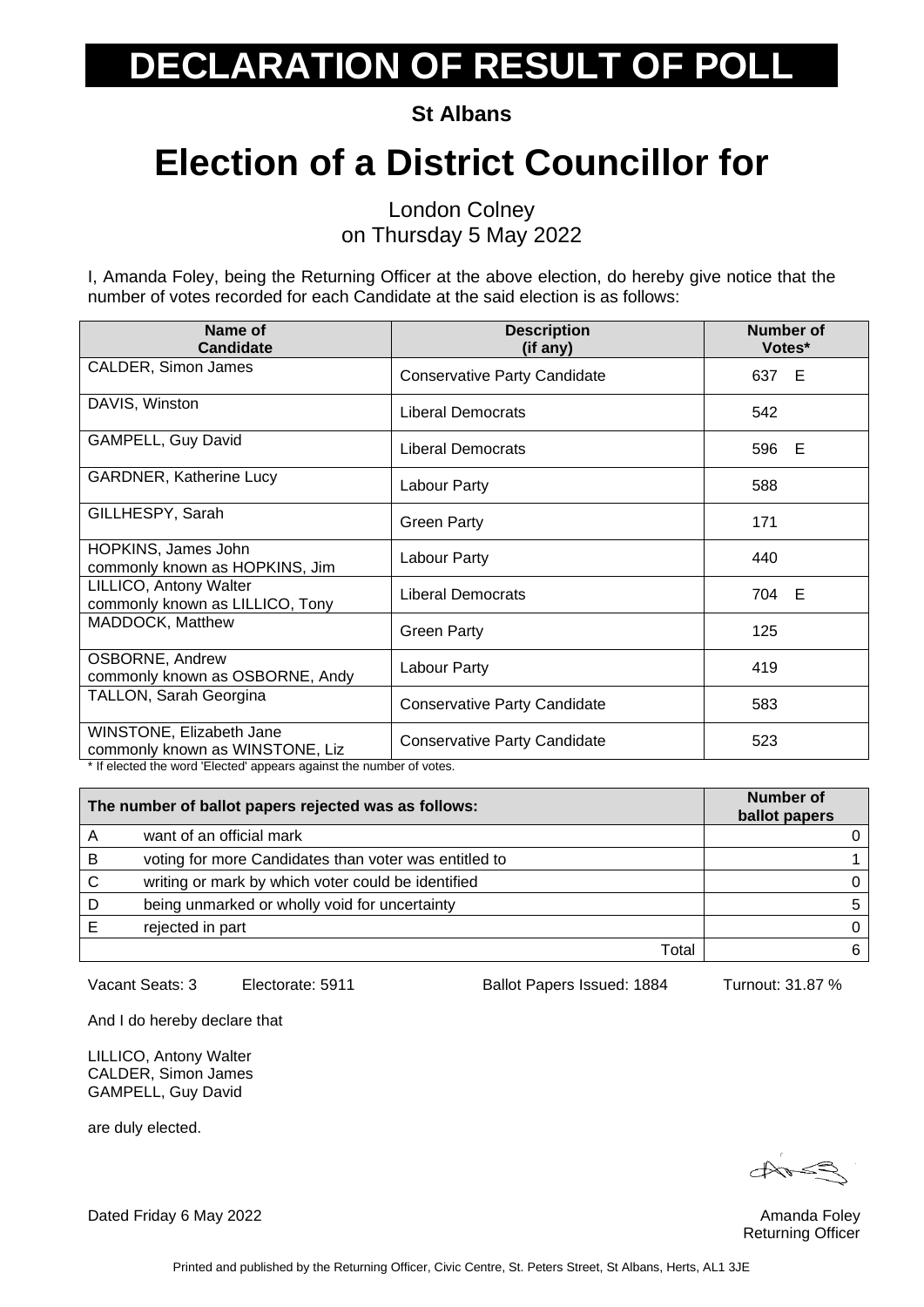**St Albans**

#### **Election of a District Councillor for**

Marshalswick East & Jersey Farm on Thursday 5 May 2022

I, Amanda Foley, being the Returning Officer at the above election, do hereby give notice that the number of votes recorded for each Candidate at the said election is as follows:

| Name of<br><b>Candidate</b>                                     | <b>Description</b><br>(if any)      | <b>Number of</b><br>Votes* |
|-----------------------------------------------------------------|-------------------------------------|----------------------------|
| <b>BOLTON, Carolyn Annette</b><br>commonly known as BOLTON, Lyn | <b>Conservative Party Candidate</b> | 934                        |
| CLOUGH, Stephen                                                 | <b>Green Party</b>                  | 285                        |
| DACOSTA-WALDMAN, Elissa Josephine                               | Liberal Democrats                   | 1420 E                     |
| KIRBY, Lorraine Helen<br>commonly known as KIRBY, Lorraine      | <b>Liberal Democrats</b>            | 1488 E                     |
| <b>LEONARD, Frances Mary</b>                                    | Conservative Party Candidate        | 913                        |
| LOMAS, James                                                    | <b>Green Party</b>                  | 264                        |
| PULLINGER, Nicholas Henry<br>commonly known as PULLINGER, Nick  | Labour Party                        | 236                        |
| READ, Beric Jonathan                                            | Conservative Party Candidate        | 869                        |
| VISRAM, Rajes<br>commonly known as VISRAM, Raj                  | Liberal Democrats                   | 1318 E                     |

\* If elected the word 'Elected' appears against the number of votes.

| The number of ballot papers rejected was as follows: |                                                       | Number of<br>ballot papers |
|------------------------------------------------------|-------------------------------------------------------|----------------------------|
| A                                                    | want of an official mark                              |                            |
| B                                                    | voting for more Candidates than voter was entitled to | 0                          |
| С                                                    | writing or mark by which voter could be identified    | $\mathcal{P}$              |
| D                                                    | being unmarked or wholly void for uncertainty         |                            |
|                                                      | rejected in part                                      | 0                          |
|                                                      | Total                                                 | 9                          |

Printed and published by the Returning Officer, Civic Centre, St. Peters Street, St Albans, Herts, AL1 3JE

Vacant Seats: 3 Electorate: 5654 Ballot Papers Issued: 2701 Turnout: 47.77%

And I do hereby declare that

KIRBY, Lorraine Helen

DACOSTA-WALDMAN, Elissa Josephine

VISRAM, Rajes

are duly elected.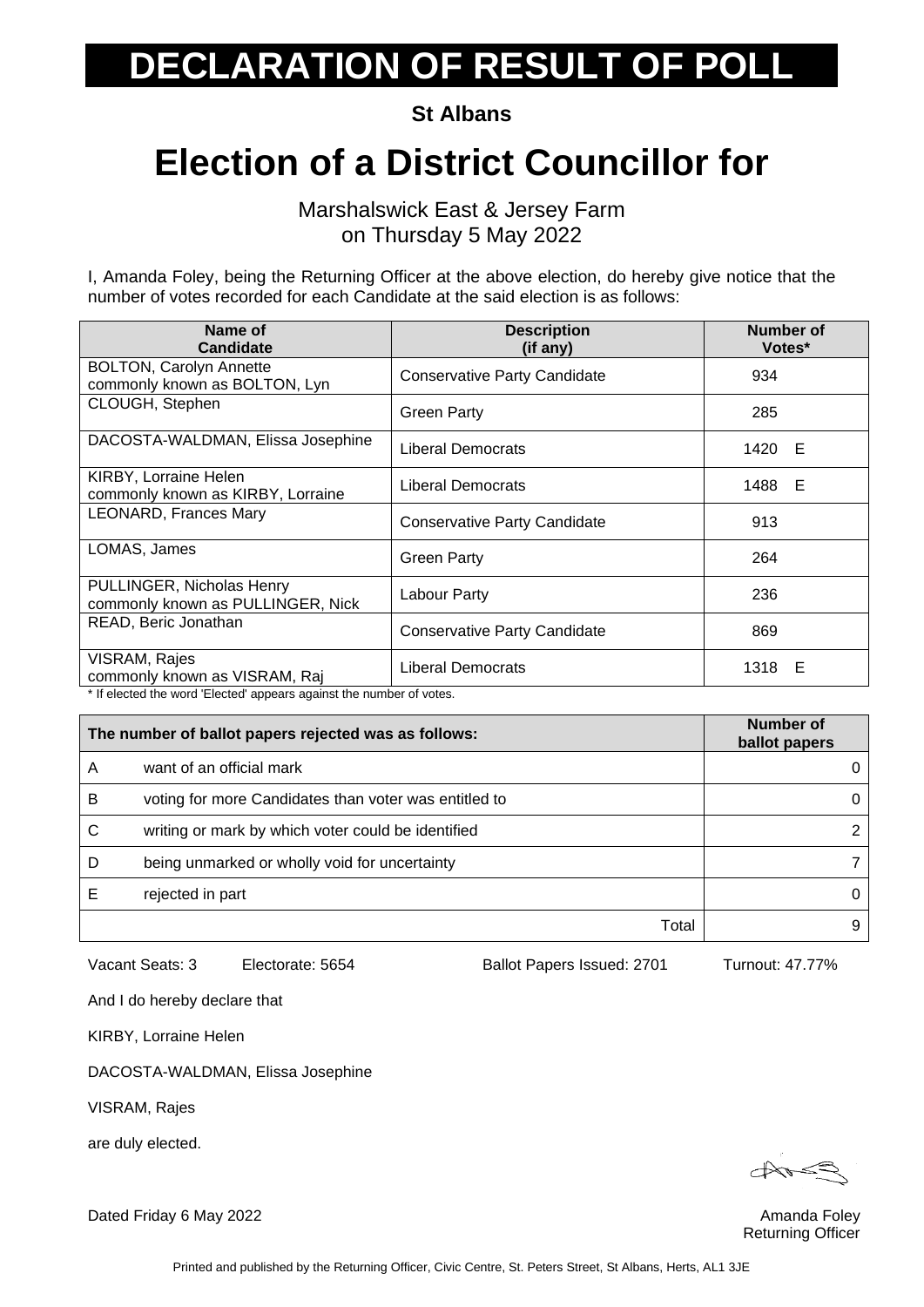**St Albans**

### **Election of a District Councillor for**

Marshalswick West on Thursday 5 May 2022

I, Amanda Foley, being the Returning Officer at the above election, do hereby give notice that the number of votes recorded for each Candidate at the said election is as follows:

| Name of<br><b>Candidate</b>                                 | <b>Description</b><br>(if any)      | Number of<br>Votes* |
|-------------------------------------------------------------|-------------------------------------|---------------------|
| <b>CLEGG, Thomas Oliver</b><br>commonly known as CLEGG, Tom | <b>Conservative Party Candidate</b> | 508                 |
| RATNASEKERA, Don Deepthi<br>commonly known as DEEPTHI, Don  | <b>Conservative Party Candidate</b> | 482                 |
| JONES, Michael Mortimer                                     | Liberal Democrats                   | 1150 E              |
| MOSTYN, Simon Richard                                       | Liberal Democrats                   | 1103 E              |
| NICOLSON, Anthony William                                   | Labour Party                        | 133                 |
| SAYCE, Clare                                                | <b>Green Party</b>                  | 206                 |
| TIMBS, Rachel                                               | <b>Green Party</b>                  | 162                 |

\* If elected the word 'Elected' appears against the number of votes.

| The number of ballot papers rejected was as follows: |                                                       | Number of<br>ballot papers |
|------------------------------------------------------|-------------------------------------------------------|----------------------------|
| A                                                    | want of an official mark                              |                            |
| в                                                    | voting for more Candidates than voter was entitled to | 4                          |
| С                                                    | writing or mark by which voter could be identified    | 0                          |
| D                                                    | being unmarked or wholly void for uncertainty         |                            |
|                                                      | rejected in part                                      | 0                          |
|                                                      | Total                                                 | 6                          |

Vacant Seats: 2 Electorate: 3850 Ballot Papers Issued: 1910 Turnout: 49.61%

And I do hereby declare that

JONES, Michael Mortimer

MOSTYN, Simon Richard

are duly elected.

Returning Officer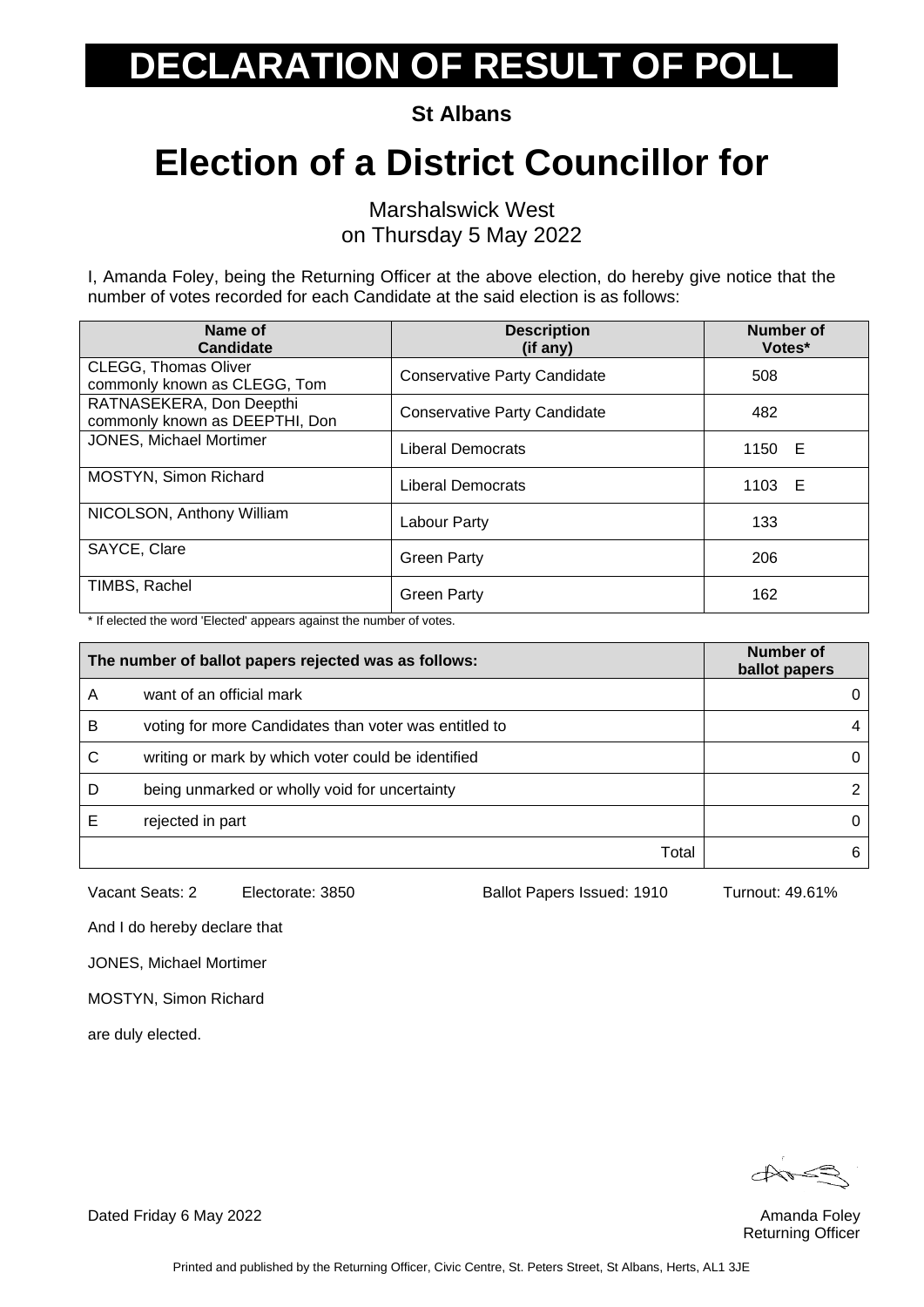**St Albans**

### **Election of a District Councillor for**

Park Street

on Thursday 5 May 2022

I, Amanda Foley, being the Returning Officer at the above election, do hereby give notice that the number of votes recorded for each Candidate at the said election is as follows:

| Name of<br><b>Candidate</b>                                                                                                                                  | <b>Description</b><br>(if any)      | <b>Number of</b><br>Votes* |
|--------------------------------------------------------------------------------------------------------------------------------------------------------------|-------------------------------------|----------------------------|
| ABIDI, Syed Nafees Husain<br>commonly known as ABIDI, Syed                                                                                                   | <b>Liberal Democrats</b>            | 1303 E                     |
| HARISHA-CLARK, Alexandra Faika<br>commonly known as CLARK, Alexandra<br>Faika                                                                                | <b>Conservative Party Candidate</b> | 950                        |
| <b>CURTHOYS, Richard Patrick</b>                                                                                                                             | <b>Conservative Party Candidate</b> | 950                        |
| <b>MCGRATH, Martin Gerard</b>                                                                                                                                | Labour Party                        | 248                        |
| NASH, Stella Maria Nita                                                                                                                                      | <b>Conservative Party Candidate</b> | 954                        |
| PARK-CROWNE, Alison                                                                                                                                          | <b>Green Party</b>                  | 257                        |
| PARK-CROWNE, Mark                                                                                                                                            | <b>Green Party</b>                  | 166                        |
| PARRY, John                                                                                                                                                  | <b>Liberal Democrats</b>            | 1296 E                     |
| WEBB, Fionnuala Maire<br>commonly known as WEBB, Nuala<br>المقطعان فمالو والمسارمان منافسة فستمتم ومستمر مستناس المستقطع المستنب والمساوية والمستقام الأرائح | <b>Liberal Democrats</b>            | 1154 E                     |

If elected the word 'Elected' appears against the number of votes.

| The number of ballot papers rejected was as follows: |                                                       | Number of<br>ballot papers |
|------------------------------------------------------|-------------------------------------------------------|----------------------------|
| Α                                                    | want of an official mark                              | 0                          |
| B                                                    | voting for more Candidates than voter was entitled to |                            |
| C                                                    | writing or mark by which voter could be identified    | 0                          |
| D                                                    | being unmarked or wholly void for uncertainty         | 14                         |
|                                                      | rejected in part                                      | 0                          |
|                                                      | Total                                                 | 16                         |

Vacant Seats: 3 Electorate: 6308 Ballot Papers Issued: 2593 Turnout: 41.11%

And I do hereby declare that

ABIDI, Syed Nafees Husain

PARRY, John

WEBB, Fionnuala Maire

are duly elected.

Returning Officer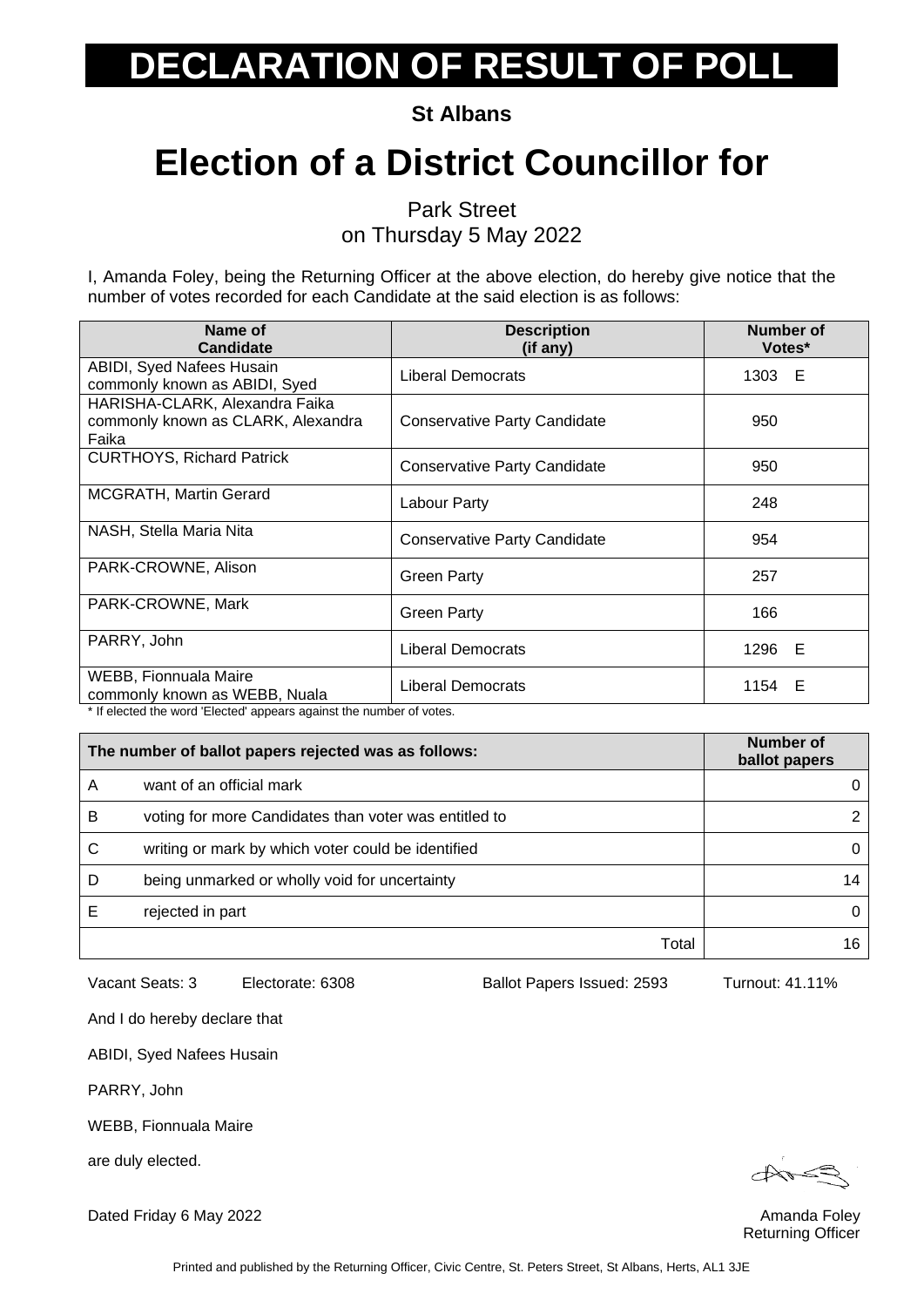**St Albans**

### **Election of a District Councillor for**

Redbourn

on Thursday 5 May 2022

I, Amanda Foley, being the Returning Officer at the above election, do hereby give notice that the number of votes recorded for each Candidate at the said election is as follows:

| Name of<br><b>Candidate</b>                                   | <b>Description</b><br>(if any)   | <b>Number of</b><br>Votes* |
|---------------------------------------------------------------|----------------------------------|----------------------------|
| CARNEY, Lucinda Mary                                          | Liberal Democrats                | 874 E                      |
| <b>HAYES, Andrew Merrick</b><br>commonly known as HAYES, Andy | Labour Party                     | 167                        |
| MEAD, Victoria Caroline                                       | The Conservative Party Candidate | 641                        |
| MITCHELL, David William<br>commonly known as MITCHELL, David  | Independent                      | 886 E                      |
| <b>THOMAS, Dorothy</b><br>commonly known as THOMAS, Dee       | <b>Green Party</b>               | 213                        |
| VEGRO, Symon                                                  | Labour Party                     | 172                        |
| WEST, Jane Ann                                                | The Conservative Party Candidate | 341                        |

\* If elected the word 'Elected' appears against the number of votes.

| The number of ballot papers rejected was as follows: |                                                       | Number of<br>ballot papers |
|------------------------------------------------------|-------------------------------------------------------|----------------------------|
| А                                                    | want of an official mark                              | 0                          |
| B                                                    | voting for more Candidates than voter was entitled to |                            |
| С                                                    | writing or mark by which voter could be identified    | 0                          |
| D                                                    | being unmarked or wholly void for uncertainty         |                            |
|                                                      | rejected in part                                      | 0                          |
|                                                      | Total                                                 |                            |

Vacant Seats: 2 Electorate: 4296 Ballot Papers Issued: 1801 Turnout: 41.92%

And I do hereby declare that

MITCHELL, David William

CARNEY, Lucinda Mary

are duly elected.

Returning Officer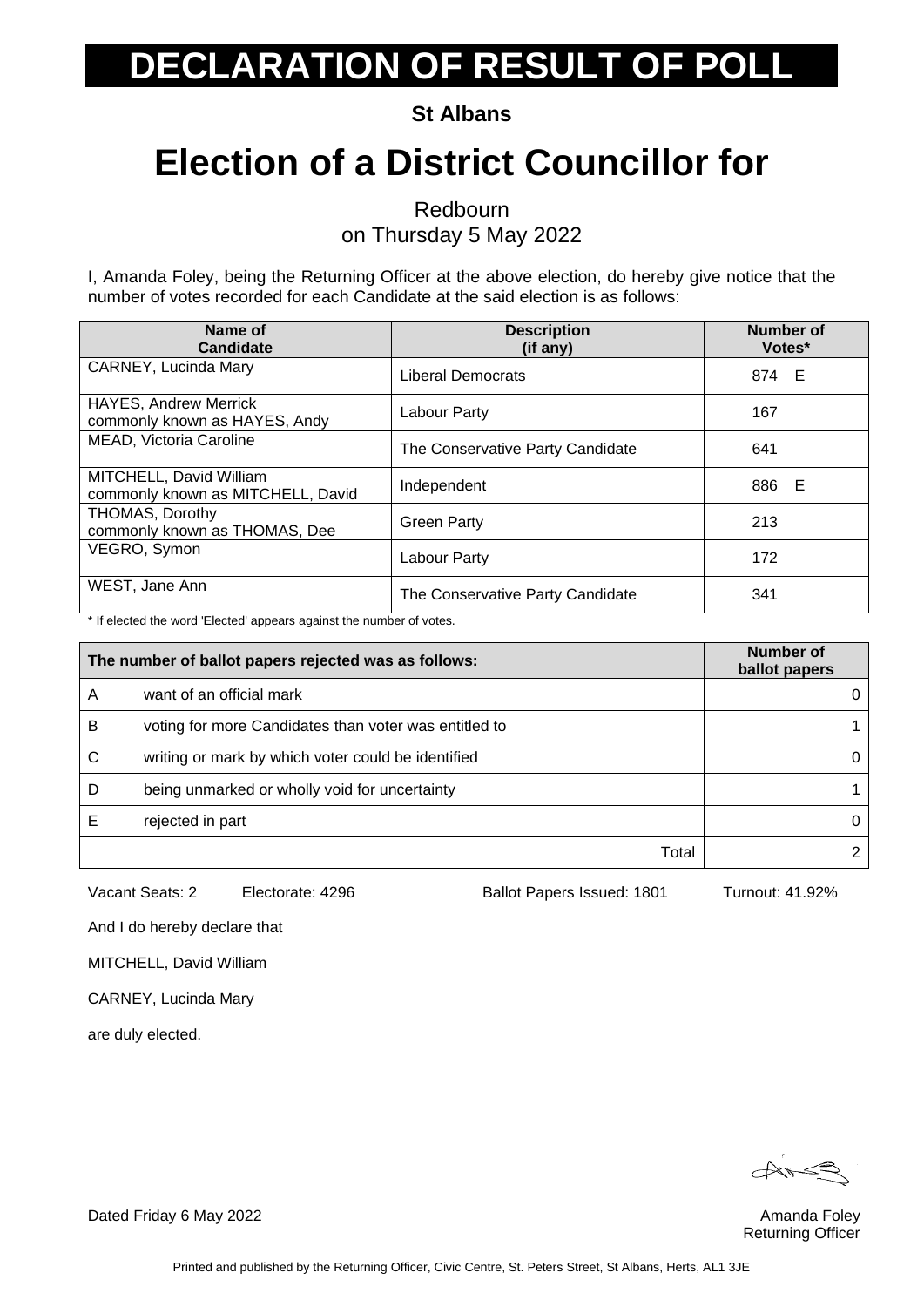**St Albans**

#### **Election of a District Councillor for**

Sandridge & Wheathampstead on Thursday 5 May 2022

I, Amanda Foley, being the Returning Officer at the above election, do hereby give notice that the number of votes recorded for each Candidate at the said election is as follows:

| Name of<br>Candidate                                         | <b>Description</b><br>(if any)   | Number of<br>Votes* |
|--------------------------------------------------------------|----------------------------------|---------------------|
| <b>CLARK, Gillian Mary</b><br>commonly known as CLARK, Gill  | The Conservative Party Candidate | 1240                |
| <b>CUNNINGHAM, Lynn</b>                                      | Liberal Democrats                | 1358 E              |
| DURAN, Guillermo Claudio<br>commonly known as DURAN, Claudio | The Conservative Party Candidate | 1125                |
| <b>GAVAN, Kristian Parnell</b>                               | Liberal Democrats                | 1298 E              |
| GAYGUSUZ, Mehmet<br>commonly known as GAYGUSUZ, Salih        | The Conservative Party Candidate | 984                 |
| HEGERTY, Jonathan<br>commonly known as HEGERTY, Jon          | Labour Party                     | 274                 |
| <b>HITCH, Oliver James</b>                                   | <b>Green Party</b>               | 432                 |
| HOLLINGSWORTH, Sharon Claire                                 | <b>Liberal Democrats</b>         | 1254 E              |

\* If elected the word 'Elected' appears against the number of votes.

| The number of ballot papers rejected was as follows: |                                                       | Number of<br>ballot papers |
|------------------------------------------------------|-------------------------------------------------------|----------------------------|
| А                                                    | want of an official mark                              | $\Omega$                   |
| B                                                    | voting for more Candidates than voter was entitled to |                            |
| С                                                    | writing or mark by which voter could be identified    |                            |
| D                                                    | being unmarked or wholly void for uncertainty         | 6                          |
|                                                      | rejected in part                                      | 0                          |
|                                                      | Total                                                 | 8                          |

Vacant Seats: 3 Electorate: 6079 Ballot Papers Issued: 2798 Turnout: 46.03%

And I do hereby declare that

CUNNINGHAM, Lynn

GAVAN, Kristian Parnell

HOLLINGSWORTH, Sharon Claire

are duly elected.

Returning Officer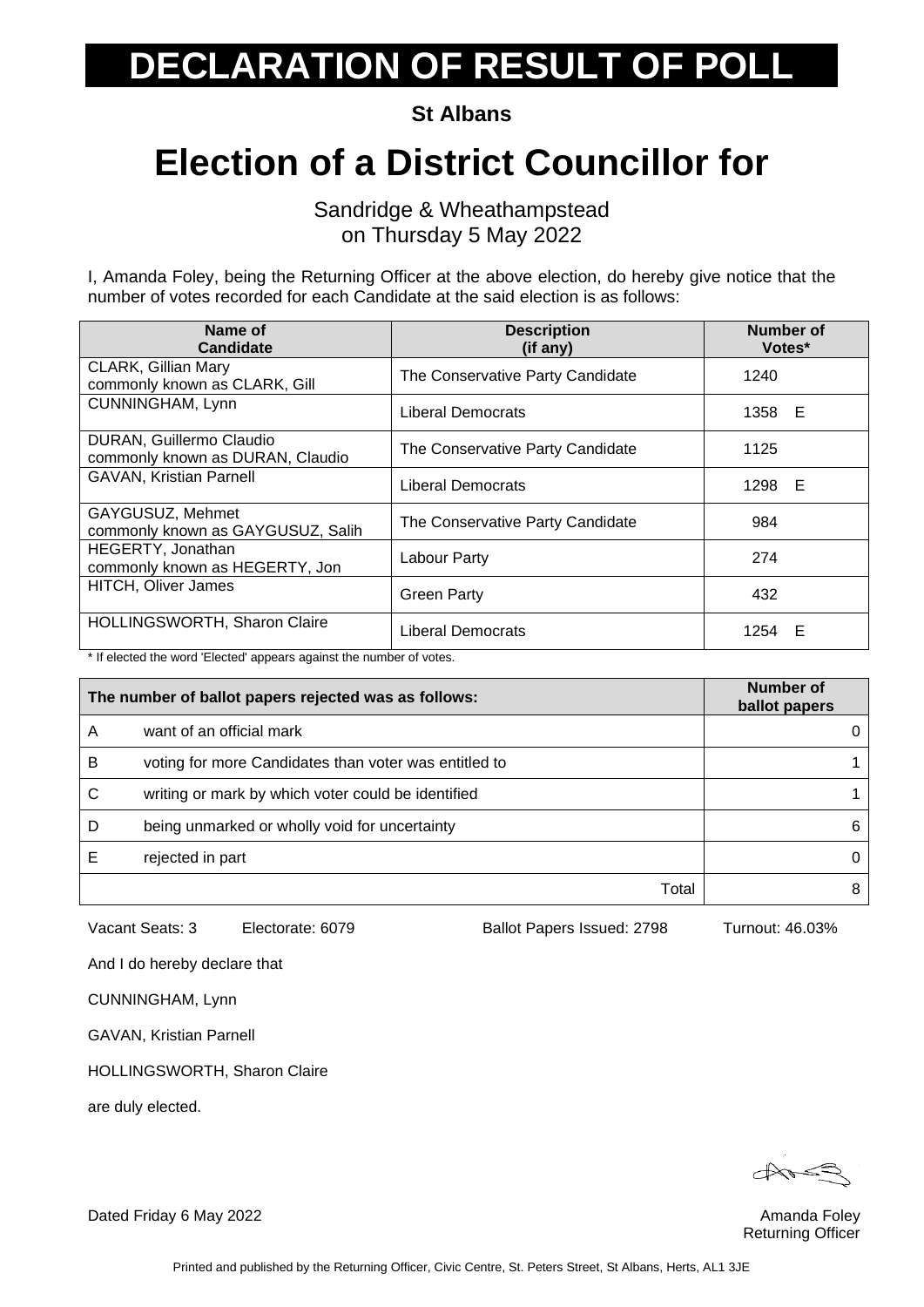**St Albans**

### **Election of a District Councillor for**

Sopwell

on Thursday 5 May 2022

I, Amanda Foley, being the Returning Officer at the above election, do hereby give notice that the number of votes recorded for each Candidate at the said election is as follows:

| Name of<br><b>Candidate</b>                             | <b>Description</b><br>(if any)      | Number of<br>Votes* |
|---------------------------------------------------------|-------------------------------------|---------------------|
| CHATRATH, Jagat Mohan                                   | Labour Party                        | 442                 |
| <b>EASTON, Jack Edward</b>                              | Green Party                         | 322                 |
| <b>EWINGTON, Mark Antony</b>                            | <b>Communist Party of Britain</b>   | 75                  |
| GIBBONS, Patricia<br>commonly known as GIBBONS, Tricia  | <b>Green Party</b>                  | 295                 |
| GORAR-YILDIZ, Mukaddes<br>commonly known as GORAR, Muki | Liberal Democrats                   | 1237 E              |
| HONEY, Pia Marijke<br>commonly known as HONEY, Pia      | Independent                         | 207                 |
| MATANLE, Emma Lillian                                   | <b>Liberal Democrats</b>            | 1412 E              |
| <b>RENCH, Heather Christine</b>                         | <b>Conservative Party Candidate</b> | 317                 |
| <b>SHAMSHER, Sarwar</b>                                 | <b>Liberal Democrats</b>            | 1440 E              |
| SMITH, Janet                                            | Labour Party                        | 550                 |

\* If elected the word 'Elected' appears against the number of votes.

|   | The number of ballot papers rejected was as follows:  | Number of<br>ballot papers |
|---|-------------------------------------------------------|----------------------------|
|   | want of an official mark                              |                            |
| B | voting for more Candidates than voter was entitled to | 6                          |
| C | writing or mark by which voter could be identified    |                            |
| D | being unmarked or wholly void for uncertainty         |                            |
|   | rejected in part                                      |                            |
|   | Total                                                 |                            |

Vacant Seats: 3 Electorate: 5436 Ballot Papers Issued: 2326 Turnout: 42.79%

And I do hereby declare that

SHAMSHER, Sarwar

MATANLE, Emma Lillian

GORAR-YILDIZ, Mukaddes

are duly elected.

Returning Officer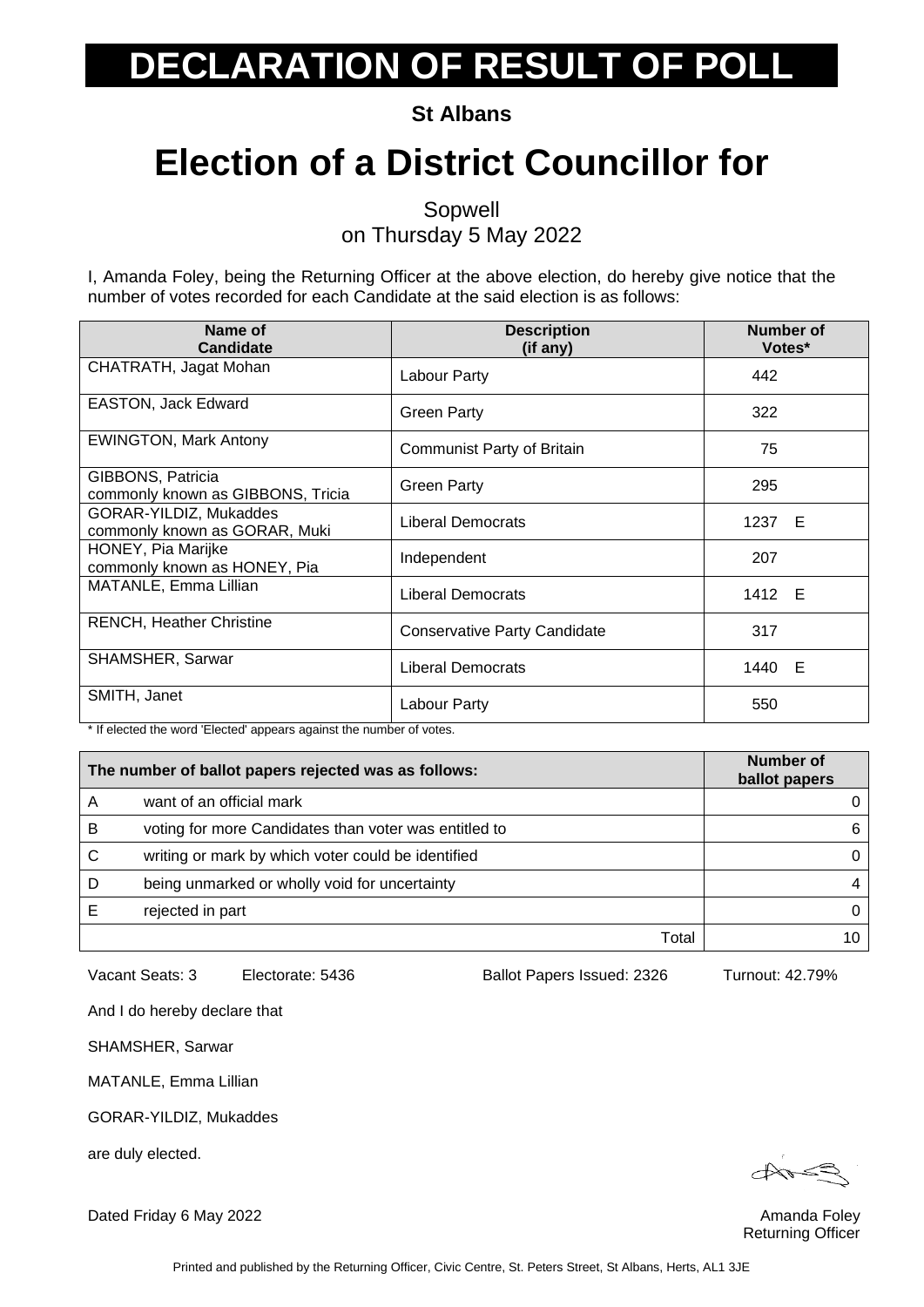**St Albans**

### **Election of a District Councillor for**

St Peters

on Thursday 5 May 2022

I, Amanda Foley, being the Returning Officer at the above election, do hereby give notice that the number of votes recorded for each Candidate at the said election is as follows:

| Name of<br><b>Candidate</b>                                                                           | <b>Description</b><br>(if any)      | <b>Number of</b><br>Votes* |
|-------------------------------------------------------------------------------------------------------|-------------------------------------|----------------------------|
| <b>BYATT, David James</b>                                                                             | Labour Party                        | 569                        |
| CALLÉ, Georgina Elizabeth<br>commonly known as CALLÉ, Georgie                                         | <b>Conservative Party Candidate</b> | 403                        |
| CLARE, Daniel John<br>commonly known as CLARE, Danny                                                  | <b>Liberal Democrats</b>            | 1531 E                     |
| GROVER, Simon Jonathan<br>commonly known as GROVER, Simon                                             | <b>Green Party</b>                  | 1478 E                     |
| TAYLOR, Jacqlyn Ann<br>commonly known as TAYLOR, Jacqui                                               | <b>Liberal Democrats</b>            | 1588 E                     |
| <b>VERITY, Nicholas Paul</b><br>commonly known as VERITY, Paul<br>the planted the word $\blacksquare$ | <b>Conservative Party Candidate</b> | 336                        |

If elected the word 'Elected' appears against the number of votes.

| The number of ballot papers rejected was as follows: |                                                       | Number of<br>ballot papers |
|------------------------------------------------------|-------------------------------------------------------|----------------------------|
| Α                                                    | want of an official mark                              |                            |
| B                                                    | voting for more Candidates than voter was entitled to |                            |
| С                                                    | writing or mark by which voter could be identified    |                            |
| D                                                    | being unmarked or wholly void for uncertainty         | 15                         |
|                                                      | rejected in part                                      |                            |
|                                                      | Total                                                 |                            |

Vacant Seats: 3 Electorate: 6130 Ballot Papers Issued: 2425 Turnout: 39.56%

And I do hereby declare that

TAYLOR, Jacqlyn Ann

CLARE, Daniel John

GROVER, Simon Jonathan

are duly elected.

Returning Officer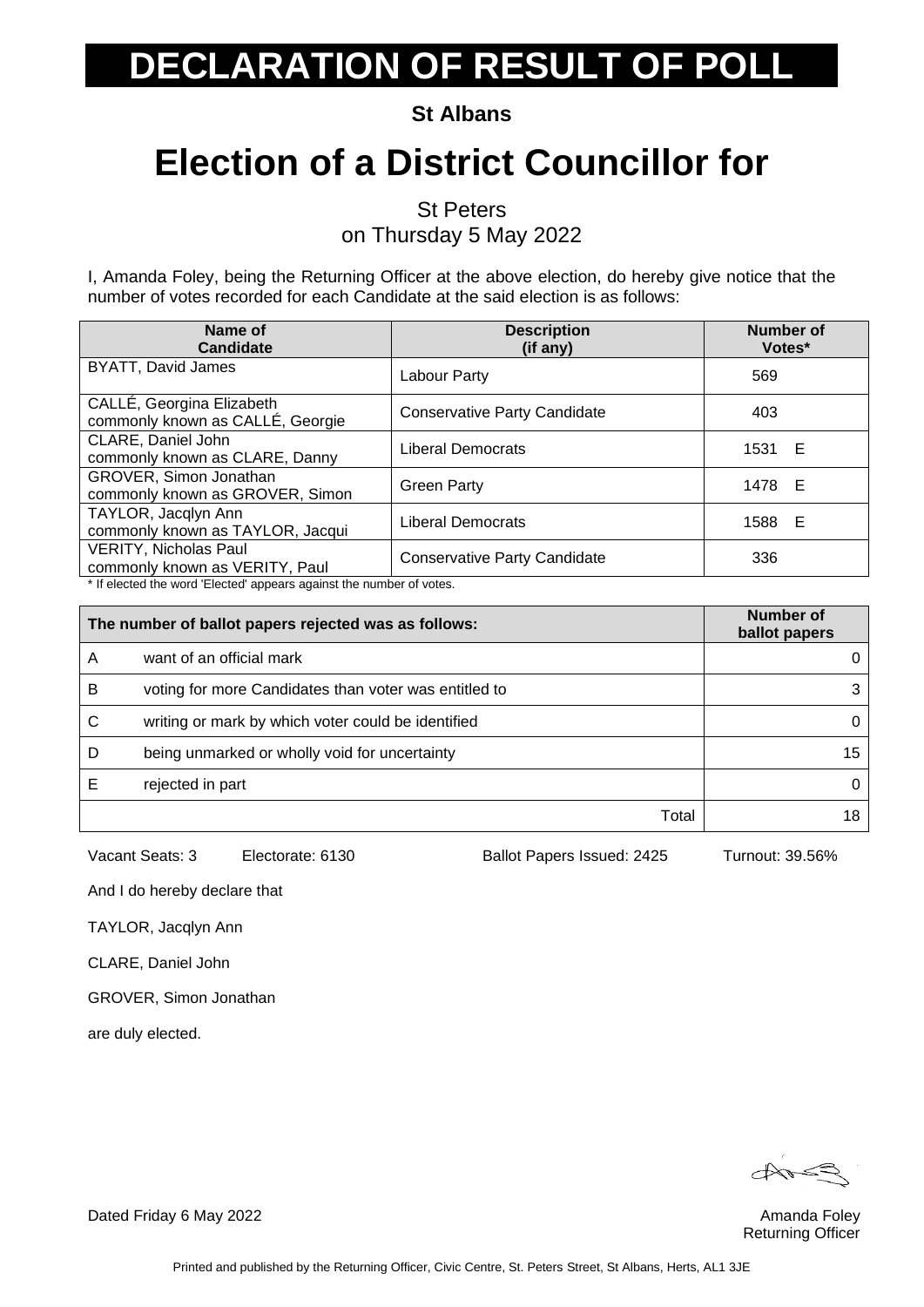**St Albans**

### **Election of a District Councillor for**

St Stephen on Thursday 5 May 2022

I, Amanda Foley, being the Returning Officer at the above election, do hereby give notice that the number of votes recorded for each Candidate at the said election is as follows:

| Name of<br><b>Candidate</b>                                          | <b>Description</b><br>(if any)      | Number of<br>Votes* |
|----------------------------------------------------------------------|-------------------------------------|---------------------|
| BENNETT, Kathryn<br>commonly known as BENNETT, Kate                  | <b>Green Party</b>                  | 263                 |
| BLACKWELL, Janet Elizabeth                                           | Labour Party                        | 285                 |
| FRY, Giles Leon                                                      | Liberal Democrats                   | 1400 E              |
| GARCIA-MARTINEZ, Susana<br>commonly known as GARCIA, Susana          | <b>Green Party</b>                  | 202                 |
| HILTON, Ajanta                                                       | <b>Liberal Democrats</b>            | 1444 E              |
| JACOB, Aaron Steven Edward                                           | <b>Conservative Party Candidate</b> | 1145                |
| JIRASEK, Vladimir                                                    | <b>Liberal Democrats</b>            | 1187 E              |
| RUFFHEAD, Adrian Charles                                             | <b>Christian Peoples Alliance</b>   | 127                 |
| VARGHESE, Joshua Callister                                           | <b>Conservative Party Candidate</b> | 1048                |
| <b>WINSTONE, David Mark</b><br>commonly known as WINSTONE, Dave      | <b>Conservative Party Candidate</b> | 1112                |
| * If elected the word 'Elected' appears against the number of votes. |                                     |                     |

| The number of ballot papers rejected was as follows: |                                                       | <b>Number of</b><br>ballot papers |
|------------------------------------------------------|-------------------------------------------------------|-----------------------------------|
| Α                                                    | want of an official mark                              |                                   |
| B                                                    | voting for more Candidates than voter was entitled to |                                   |
| C                                                    | writing or mark by which voter could be identified    |                                   |
| D                                                    | being unmarked or wholly void for uncertainty         |                                   |
|                                                      | rejected in part                                      |                                   |
|                                                      | Total                                                 |                                   |

Vacant Seats: 3 Electorate: 6561 Ballot Papers Issued: 2899 Turnout: 44.19%

And I do hereby declare that

HILTON, Ajanta

FRY, Giles Leon

JIRASEK, Vladimir

are duly elected.

 $\bigoplus_{\mathcal{A}} \mathcal{A} \subseteq \mathcal{B}$ 

Returning Officer